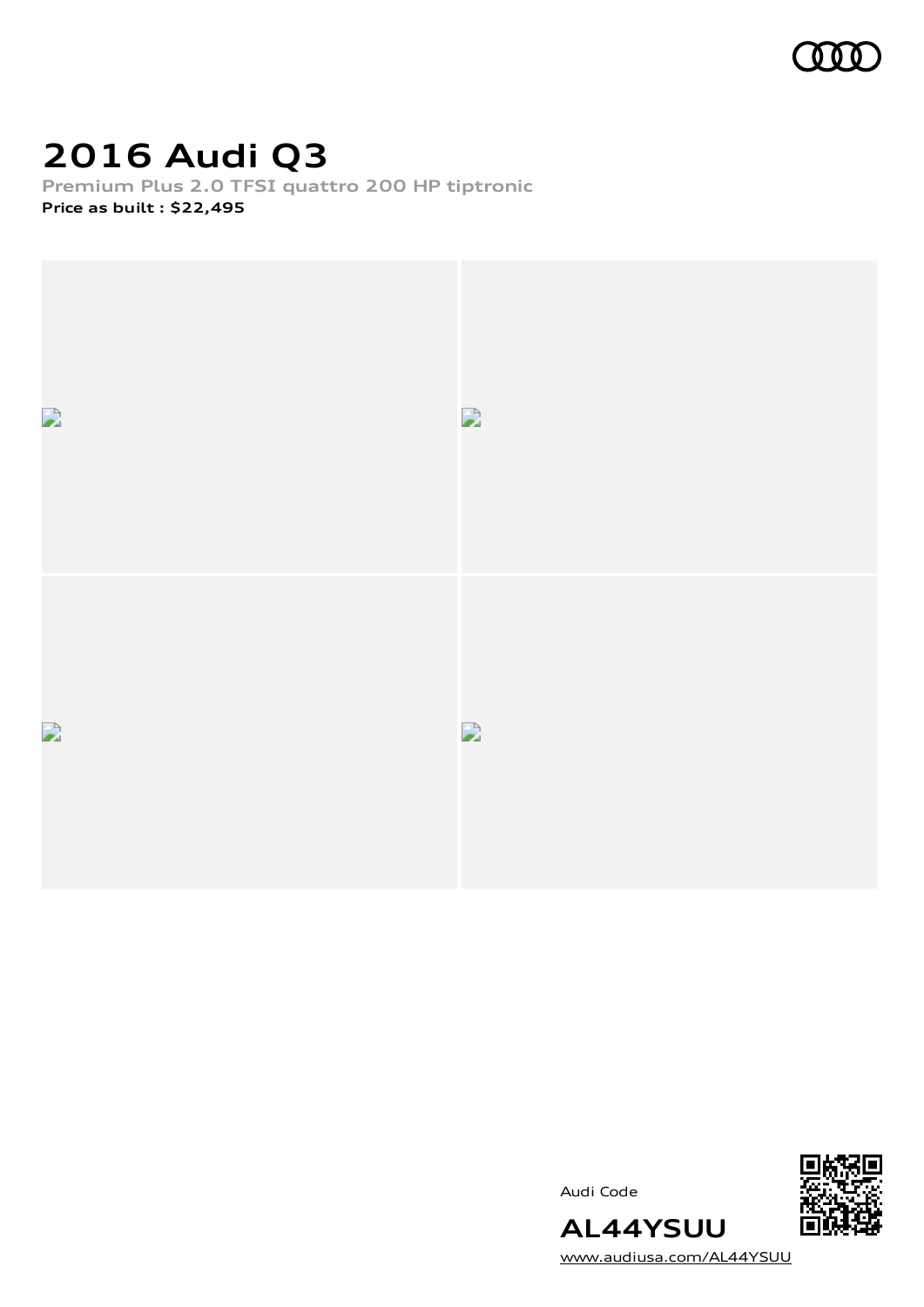## **Summary**

### **Audi 2016 Audi Q3** Premium Plus 2.0 TFSI quattro 200 HP tiptronic

**Price as buil[t](#page-9-0)** \$22,495

#### **Exterior colour**

**Interior colour**

Utopia Blue metallic

### $\overline{\phantom{a}}$

#### **Further Information**

|                 | N٥           |  |
|-----------------|--------------|--|
| Mileage         | 63,575 miles |  |
| Type of vehicle | Used car     |  |

**Warranty**

Seats **black** Dashboard black Carpet black Headliner lunar silver

### AL44YSUU

**Audi Code**

**Your configuration on www.audiusa.com** [www.audiusa.com/AL44YSUU](https://www.audiusa.com/AL44YSUU)

**Commission number** e3fc2a290a0e09b0652d

### **Technical Specifications**

| Engine type                  | Four-cylinder                                 |
|------------------------------|-----------------------------------------------|
| stroke                       | Displacement/Bore and 1,984/82.5 x 92.8 cc/mm |
| Torque                       | 207 @ 1,700 - 5,000 lb-ft@rpm                 |
| Top track speed              | 130 mph mph                                   |
| Acceleration (0 - 60<br>mph) | 8.2 sec. seconds                              |
| Recommended fuel             | Premium                                       |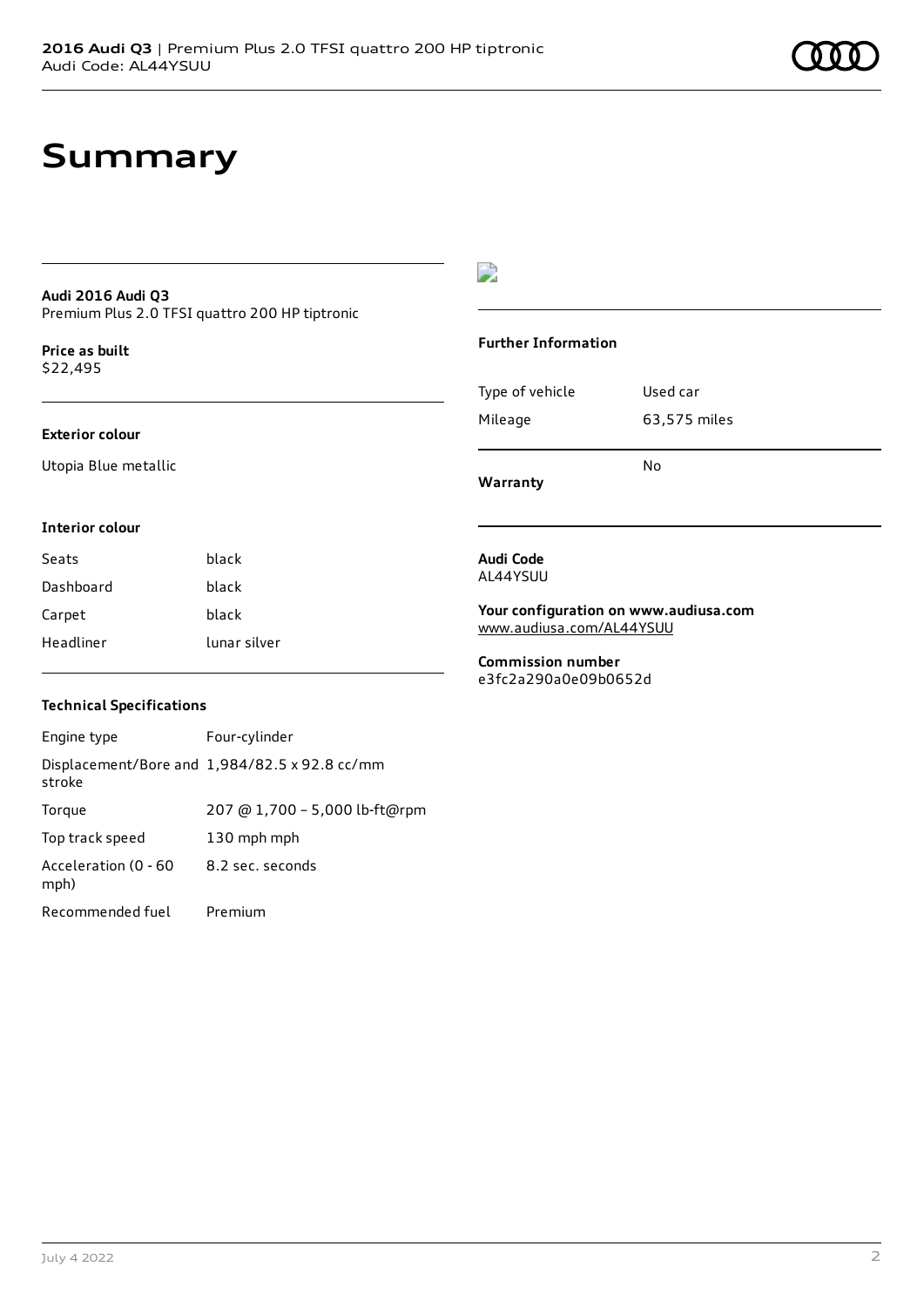# **Equipment**

Utopia Blue metallic

19" 5-double-spoke Offroad design wheels with 255/40 all-season tires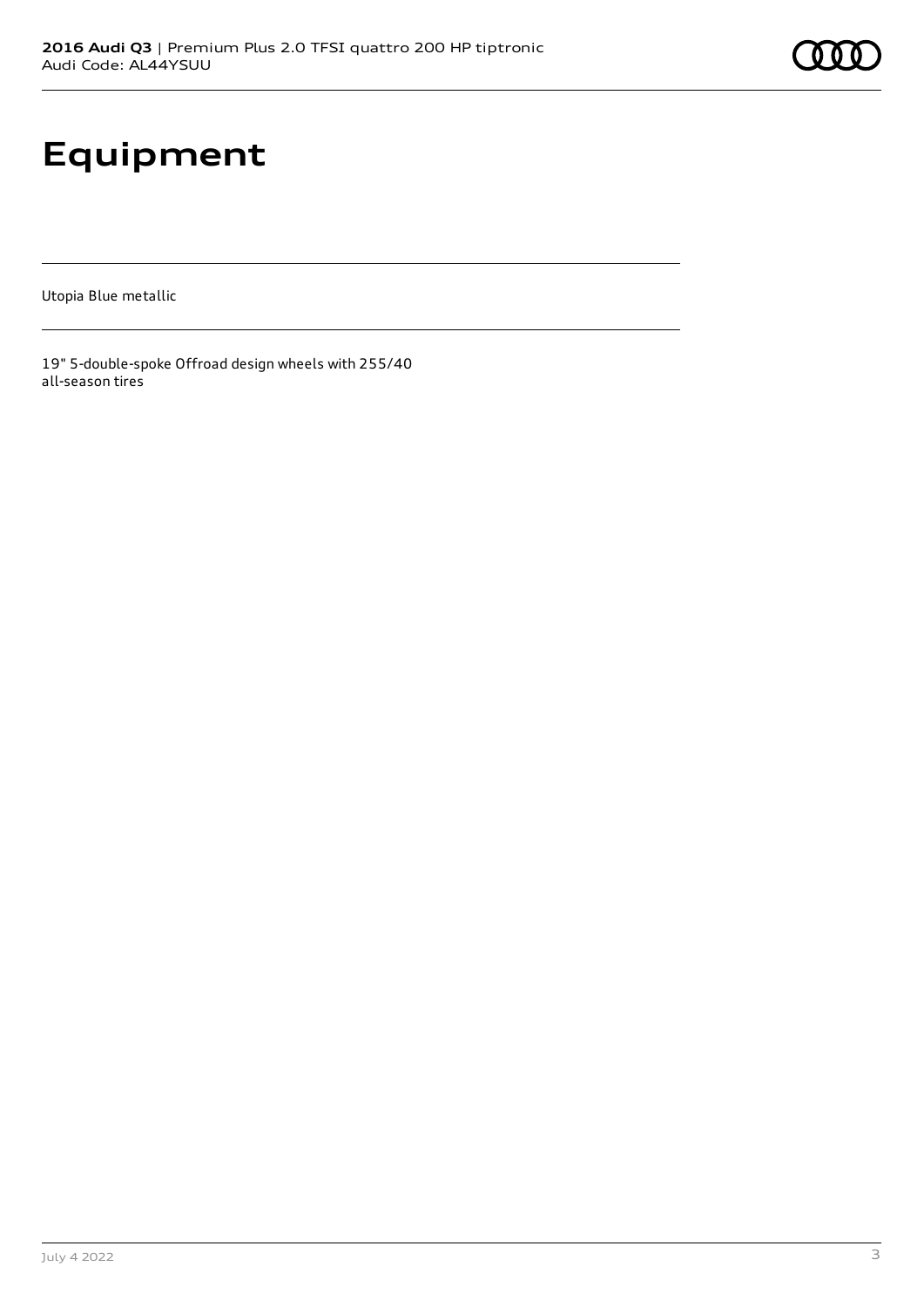## **Standard features**

### **Safety and Security**

| 4UM             | Front passenger airbags with passenger<br>airbag deactivation switch              |
|-----------------|-----------------------------------------------------------------------------------|
| 1 AT            | Electronic stabilisation control (ESC)                                            |
| UH1             | Electromechanical parking brake                                                   |
| 8T <sub>2</sub> | Cruise control with coast, resume and<br>accelerate features                      |
| 7K6             | Tire-pressure monitoring system                                                   |
| 4X3             | Head/thorax side airbags                                                          |
| 8N6             | Light / rain sensor                                                               |
| 413             | Audi advanced key - keyless start, stop and<br>entry                              |
| 3B7             | ISOFIX child seat mounting and Top Tether<br>anchorage point for outer rear seats |

#### **Exterior**

| 0PO   | Dual exhaust outlets                             |
|-------|--------------------------------------------------|
| 1 D 8 | Provision for towing bracket                     |
| 6XD   | Power-adjustable heated exterior side<br>mirrors |
| 151   | Car jack                                         |
| 3S1   | Aluminum roof rails                              |
| 5]1   | Rear roof spoiler                                |
| 8IH   | Xenon plus                                       |
| 8Q3   | Automatic headlight leveling                     |
| 8TB   | Rear fog lights                                  |
| HT2   | 19" 255/40 all-season tires                      |
| 8SL   | LED taillights                                   |
| 4KF   | Privacy glass                                    |
| 47B   | High-gloss package                               |

| <b>Interior</b> |                                                                               |
|-----------------|-------------------------------------------------------------------------------|
| QE5             | Storage package and luggage compartment<br>package                            |
| 3FU             | Panoramic sunroof                                                             |
| 7M <sub>0</sub> | Plastic door sill trims                                                       |
| 6N)             | Light cloth headliner                                                         |
| 9AK             | Automatic dual-zone climate control                                           |
| 4L7             | Auto-dimming interior mirror with compass                                     |
| QQ1             | Illumination for interior door handles, air<br>vent controls, front footwells |
| 1XW             | Three-spoke multifunction steering wheel                                      |
| 6E3             | Front center armrest                                                          |
| 7F9             | Leather gearshift knob                                                        |
| 4E2             | Electric tailgate/trunk lid release from inside                               |
| 3 <sub>NU</sub> | Load-through facility                                                         |
| N1F             | Leather seating surfaces                                                      |
| 4A3             | <b>Heated front seats</b>                                                     |
| 5MF             | Aluminium Satellite inlay                                                     |

### **Infotainment and Driver Assistance**

| UG5 | Hill descent assist                                                               |
|-----|-----------------------------------------------------------------------------------|
| UF7 | Audi music interface                                                              |
| 9VD | Audi sound system                                                                 |
| 907 | Driver information system                                                         |
| 8DS | Audi concert radio with ten speakers, single<br>CD player and single SD card slot |
| OH1 | Voice control                                                                     |
| 9ZX | Bluetooth <sup>®</sup> wireless technology preparation<br>for mobile phone        |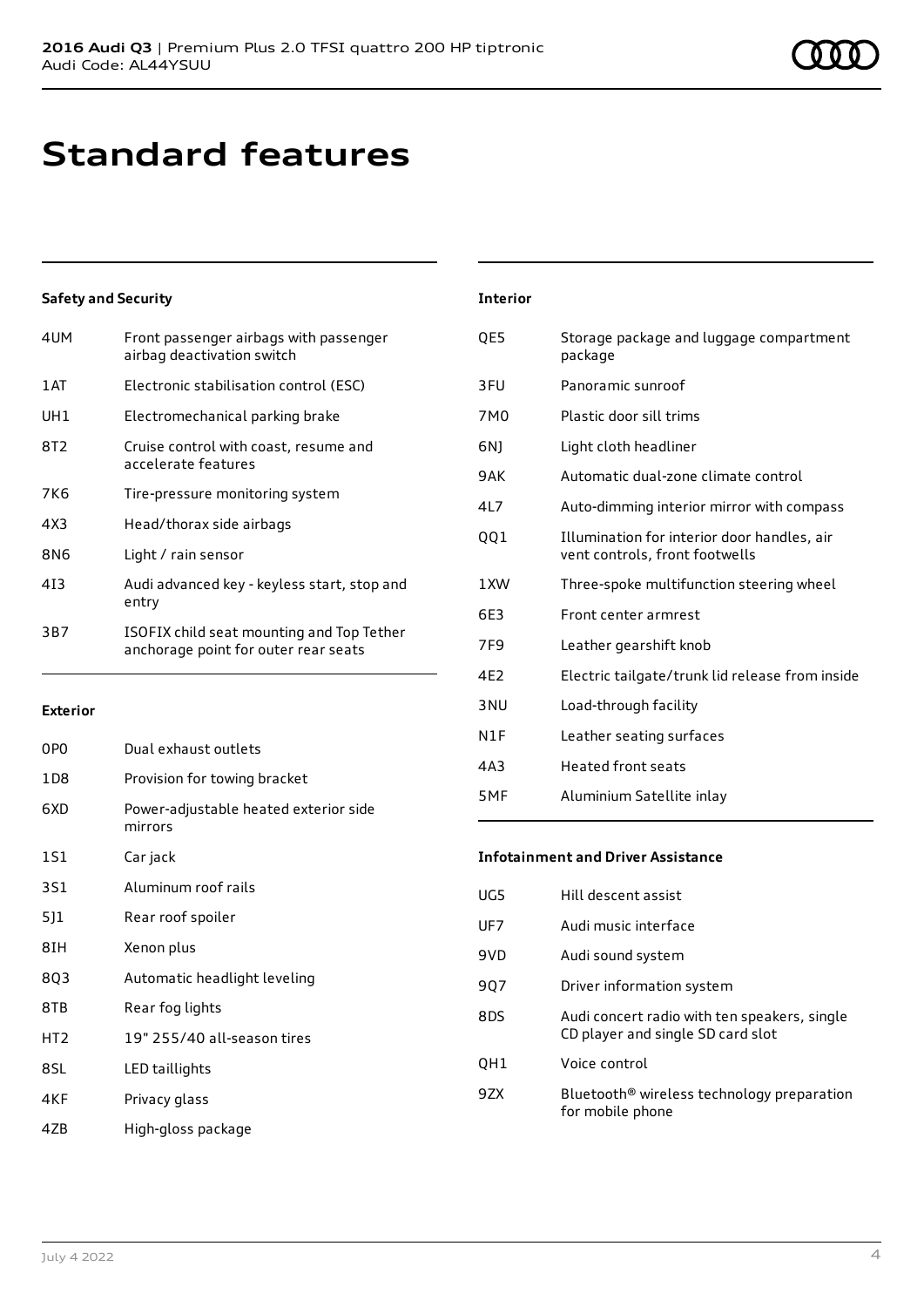## **Dealer remarks**

Q3 2.0T Premium Plus quattro, Utopia Blue Metallic, Black w/Leather Seating Surfaces, Front dual zone A/C, Heated front seats, Radio: Audi Concert, Remote keyless entry, Wheels: 8.5" x 19" 5-Double-Spoke-Design.

Audi Pembroke Pines is very proud to offer this good-looking 2016 Audi Q3. 2.0T Premium Plus Utopia Blue Metallic

2016 Audi Q3 2.0T Premium Plus quattro Odometer is 10769 miles below market average! 20/28 City/Highway MPG

Awards:

\* JD Power Initial Quality Study (IQS), Vehicle Dependability Study \* JD Power Initial Quality Study (IQS), Vehicle Dependability Study (VDS) \* JD Power Initial Quality Study (IQS) \* 2016 IIHS Top Safety Pick \* 2016 KBB.com 10 Best Luxury Cars Under \$35,000

Reviews:

\* Ride is quiet and comfortable, as a luxury SUV should be; high-quality materials inside the cabin follow theme of opulence; cargo capacity beats some competitors; plenty of available features. Source: Edmunds Price does not include sales tax, tags, registration fees, government fees, electronic filing fee\* of \$149, and Pre-Delivery Service Charge\* of \$899. (\* This charge represents costs and profits to the dealer for items such as inspecting, cleaning, and adjusting vehicles, and preparing documents related to the sale.)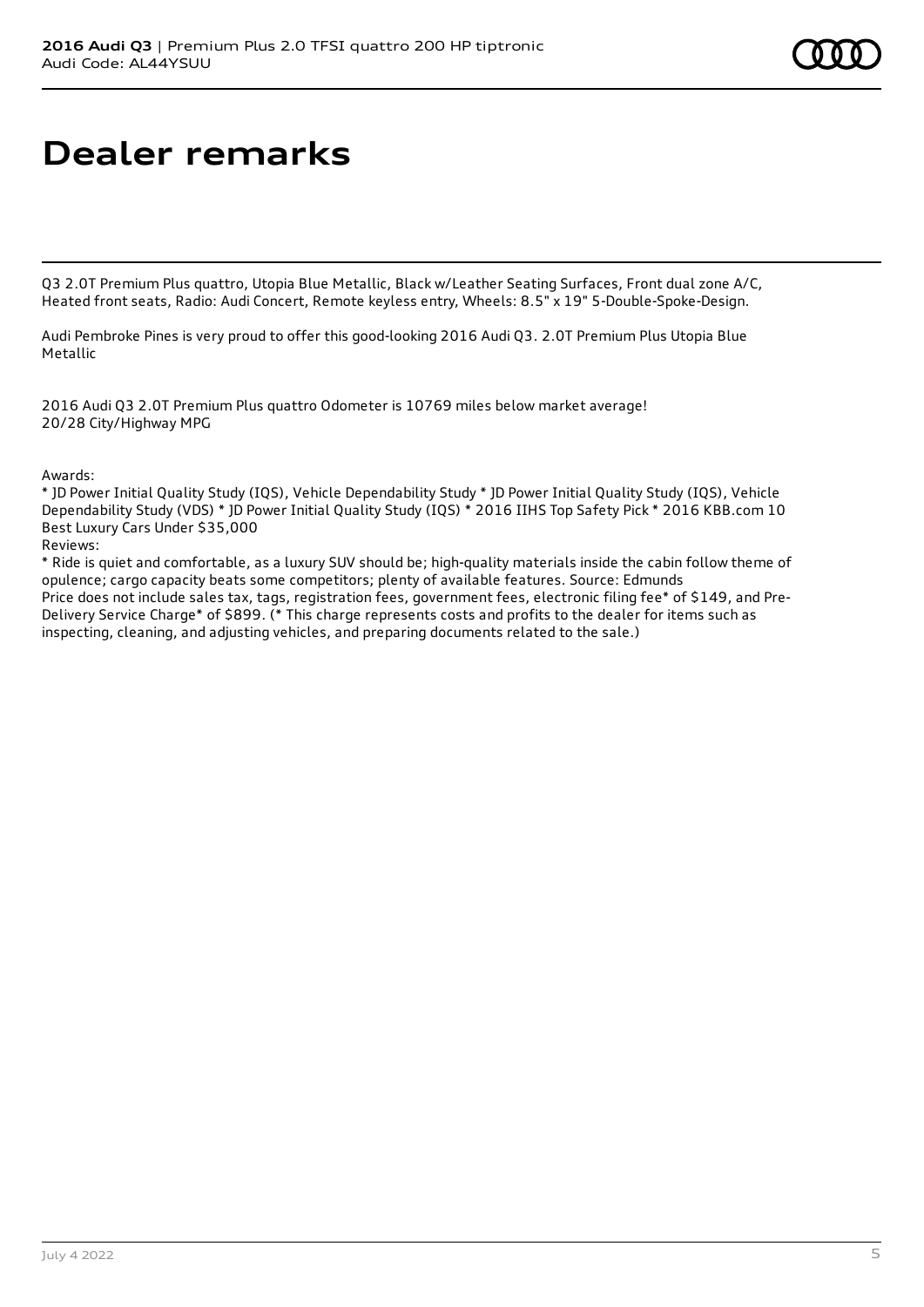# **Technical Specifications**

July 4 2022 6

### **Engineering | Performance**

Engine type Four-cylinder

| Acceleration (0 - 60<br>mph)                | 8.2 sec. seconds                              |
|---------------------------------------------|-----------------------------------------------|
| Engine block                                | Cast-iron                                     |
| Induction/fuel injection Turbocharged/TFSI® |                                               |
| Cylinder head                               | Aluminum-alloy                                |
| Max. output ps/hp                           | 200 @ 5,100 - 6,000 @ rpm                     |
| stroke                                      | Displacement/Bore and 1,984/82.5 x 92.8 cc/mm |
| Top track speed                             | 130 mph mph                                   |
| Torque                                      | 207 @ 1,700 - 5,000 lb-ft@rpm                 |
| Valvetrain                                  | 16-valve DOHC                                 |

### **Transmission | Drivetrain**

| Gear ratios: 6th         | 0.688                                                                                                    |
|--------------------------|----------------------------------------------------------------------------------------------------------|
| Gear ratios: Final Drive | NА                                                                                                       |
| Gear ratios: 4th         | 1.164                                                                                                    |
| Transmission             | Six-speed Tiptronic <sup>®</sup> automatic<br>transmission with quattro <sup>®</sup> all-<br>wheel drive |
| Gear ratios: 5th         | 0.860                                                                                                    |
| Gear ratios: 2nd         | 2.303                                                                                                    |
| Gear ratios: 3rd         | 1.556                                                                                                    |
| Gear ratios: Reverse     | 3.422                                                                                                    |
| Gear ratios: 1st         | 3.949                                                                                                    |

| Steering type                              | Electromechanical power steering<br>system                        |
|--------------------------------------------|-------------------------------------------------------------------|
| Turning diameter, curb- 38.7 ft<br>to-curb |                                                                   |
| Steering ratio                             | 16.4:1                                                            |
|                                            |                                                                   |
| <b>Suspension</b>                          |                                                                   |
| Front axle                                 | MacPherson strut front suspension                                 |
| Rear axle                                  | Four-link rear suspension                                         |
|                                            |                                                                   |
| <b>Brakes</b>                              |                                                                   |
| Front brakes                               | 12.3 (ventilated disc) in                                         |
| Rear brakes                                | 11.1 (solid disc) in                                              |
|                                            |                                                                   |
| <b>Body</b>                                |                                                                   |
| Material                                   | Fully galvanized steel unibody with<br>aluminum hood and tailgate |
| Corrosion protection                       | Multistep anti-corrosion protection                               |
|                                            |                                                                   |
| <b>Warranty   Maintenance</b>              |                                                                   |
| Warranty                                   | 4-year/50,000-mile new vehicle<br>limited warranty                |
| Maintenance                                | 12-month/5,000-mile (whichever<br>occurs first) NO CHARGE first   |

scheduled maintenance

**Steering**

### **(1/2)**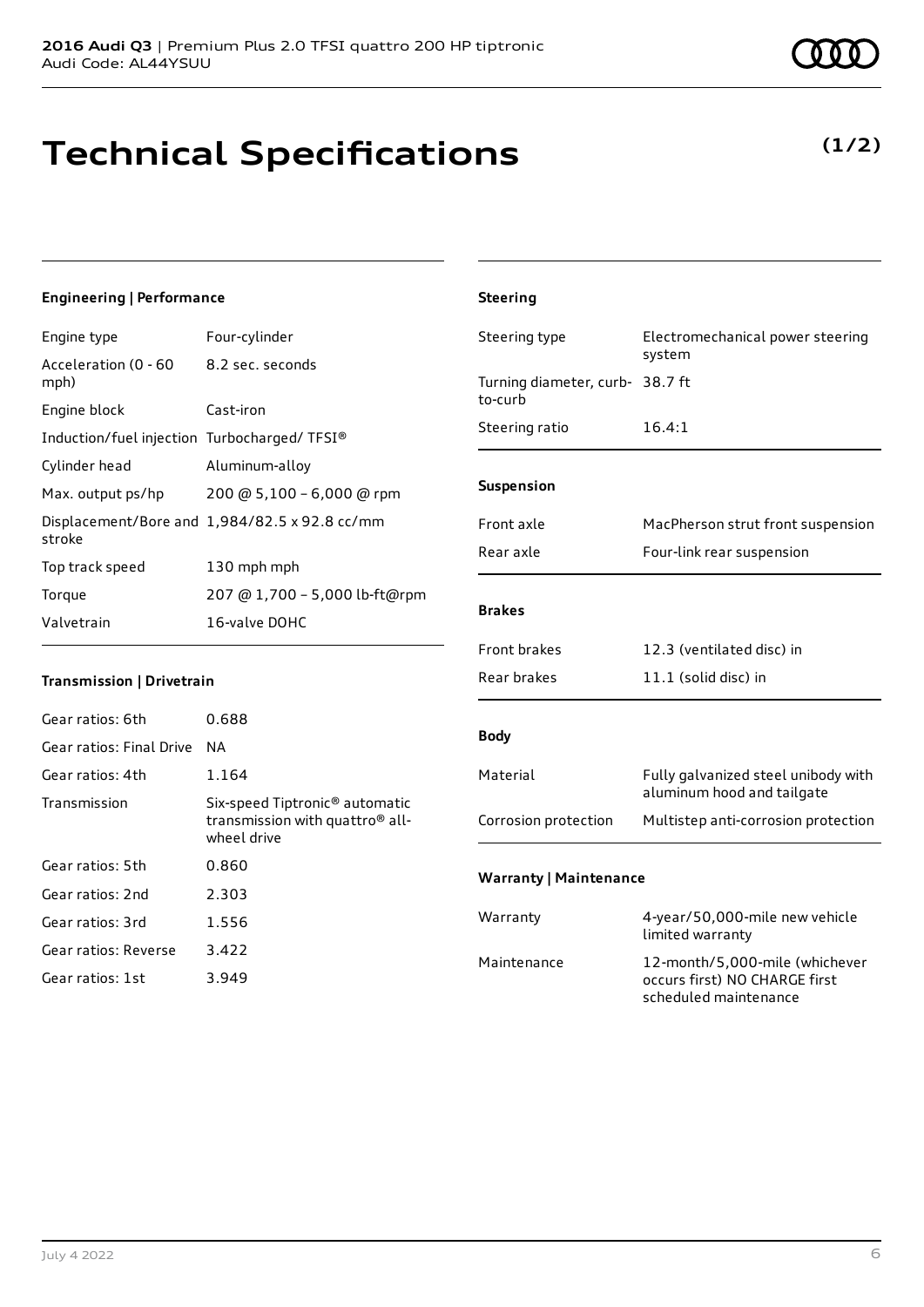## **Technical Specifications**

#### **Exterior Measurements**

| Height                           | 62.6 in   |
|----------------------------------|-----------|
| Overall width without<br>mirrors | $72.1$ in |
| Length                           | 172.8 in  |
| Wheelbase                        | 102.5 in  |
| Drag coefficient                 | 0.32 Cw   |
| Overall width with<br>mirrors    | 79.5 in   |
| Track rear                       | $61.2$ in |
| <b>Track front</b>               | $61.1$ in |
| Curb weight                      | 3,682 lb  |

### **Interior measurements**

| Seating capacity                          | 5                      |
|-------------------------------------------|------------------------|
| Shoulder room, rear                       | 53.6 in                |
| Head room with front<br>sunroof           | 37.0 in                |
| Leg room, rear                            | $31.1$ in              |
| Shoulder room, front                      | 55.8 in                |
| Head room with rear<br>sunroof            | 37.4 in                |
| Leg room, front                           | 40.0 in                |
| Cargo volume, rear<br>seatbacks up/folded | 16.7/48.2 cu ft, cu ft |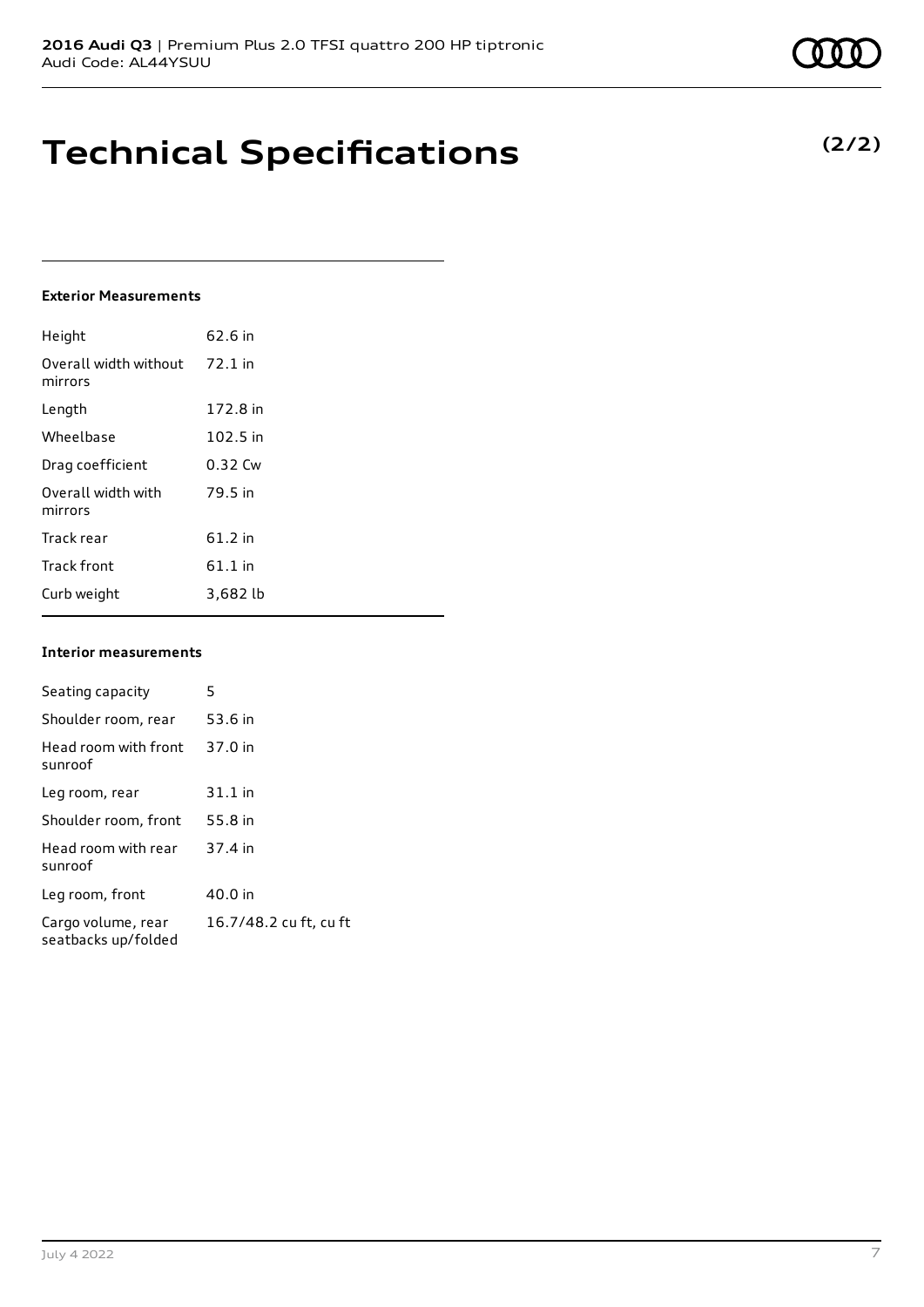### **Consumption- and emission**

### **Consumption by NEDC**

| urban       | 20 mpg   |
|-------------|----------|
| extra-urban | 28 mpg   |
| combined    | $23$ mpg |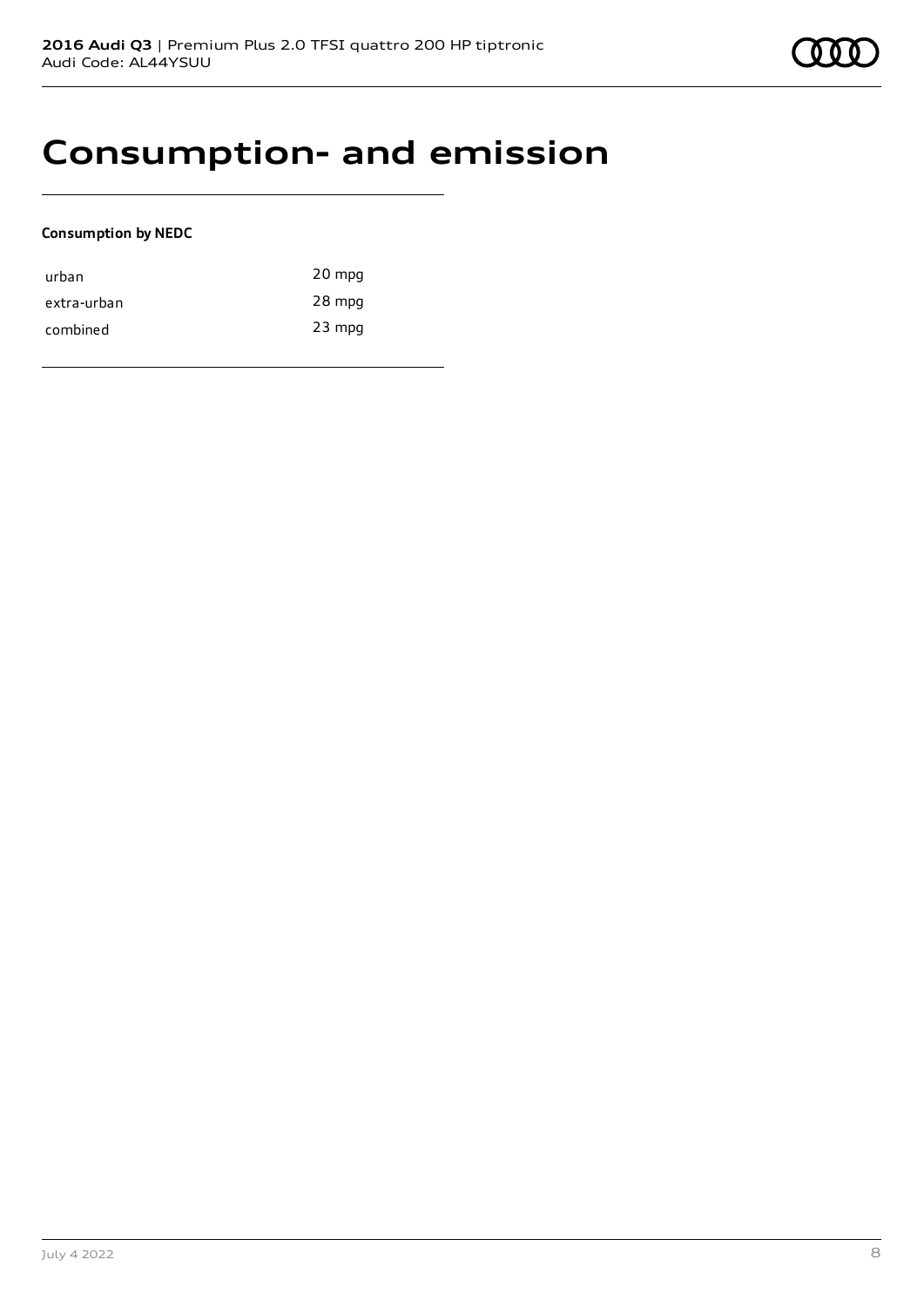

### **Contact**

Dealer **Audi Pembroke Pines**

15000 Sheridan St 33331 Fort Lauderdale FL

Phone: +19546202000 FAX: 9546202200

www: [https://www.audipembrokepines.com](https://www.audipembrokepines.com/)